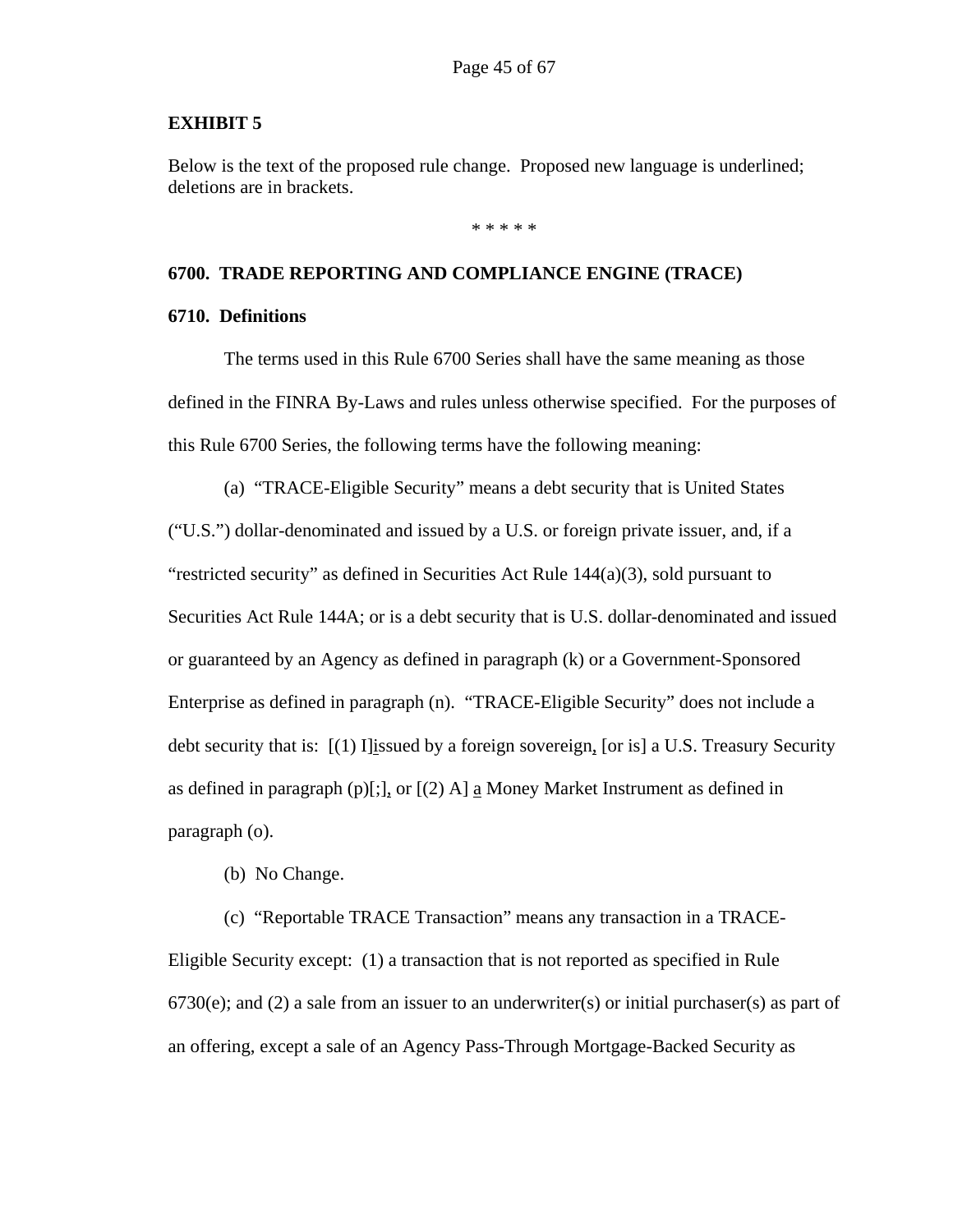defined in paragraph (v) from [an Issuing Entity as defined in paragraph (t) or a Sponsor] a Securitizer as defined in paragraph (s) to any purchaser.

(d) through (k) No Change.

(l) "Agency Debt Security" means a debt security (i) issued or guaranteed by an Agency as defined in paragraph (k); or (ii) issued or guaranteed by a Government-Sponsored Enterprise as defined in paragraph (n). The term excludes a U.S. Treasury Security as defined in paragraph (p) and an Asset-Backed Security as defined in paragraph (m), where an Agency or a Government-Sponsored Enterprise is the [Sponsor]Securitizer as defined in paragraph (s) (or similar person), [or Issuing Entity as defined in paragraph (t) (or similar person),] or the guarantor of the Asset-Backed Security.

(m) "Asset-Backed Security" means a security collateralized by any type of financial asset, such as a loan, a lease, a mortgage, or a secured or unsecured receivable, [loans, leases, mortgages, or secured or unsecured receivables,] and includes but is not limited to an asset-backed security as <u>defined in Section  $3(a)(77)(A)$  of the Exchange</u> Act, [used in SEC Regulation AB, Item  $1101(c)$ , a mortgage-backed security, a collateralized mortgage obligation,] a synthetic asset-backed security, [a collateralized debt obligation, a collateralized bond obligation, a collateralized debt obligation of Asset-Backed Securities or a collateralized debt obligation of collateralized debt obligations, including] and any residual tranche or interest of any security specified above, which tranche or interest is a debt security for purposes of Rule 6710(a) and the Rule 6700 Series [such instruments].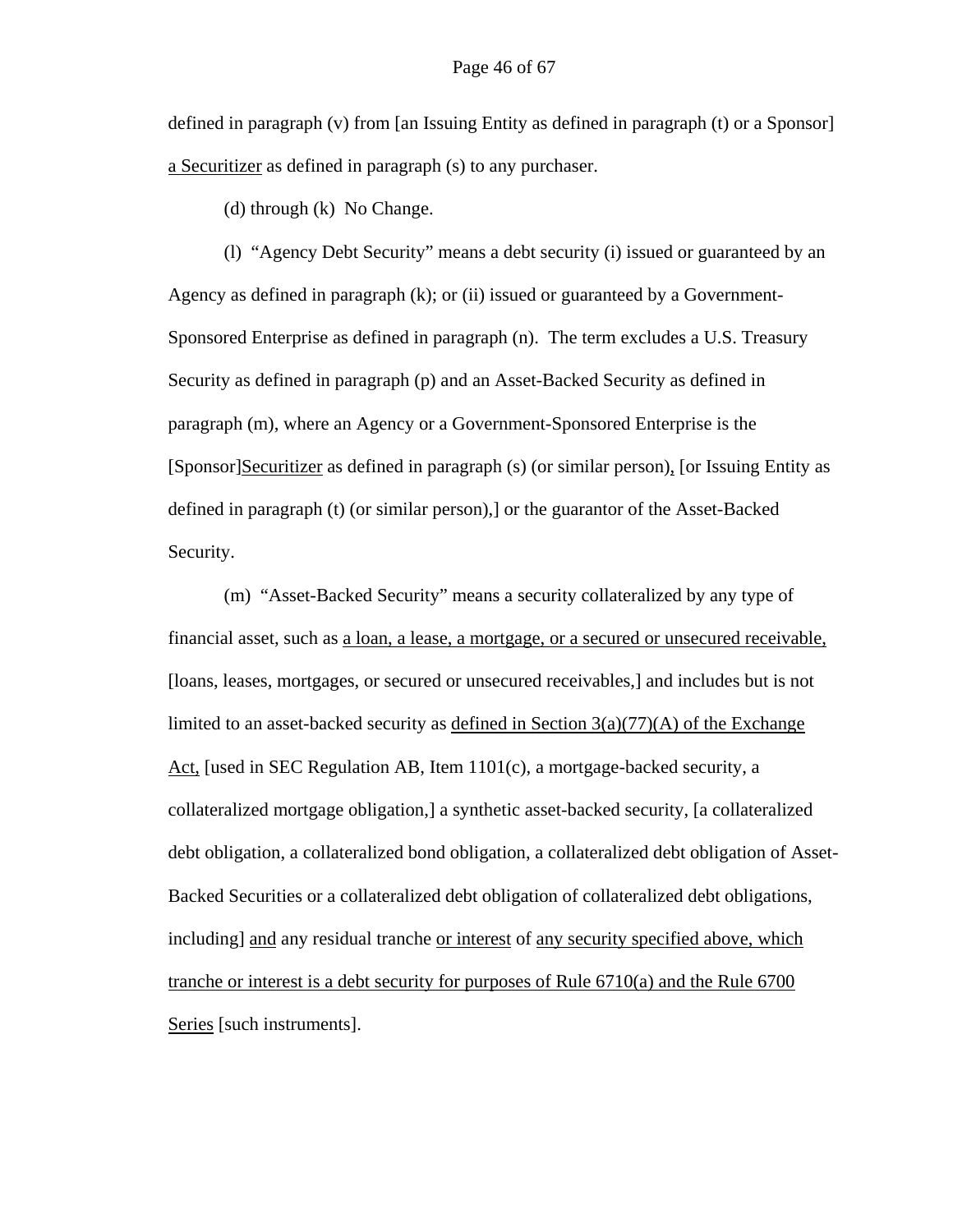(n) through (r) No Change.

(s) "Securitizer" has the same meaning as defined in Section  $15G(a)(3)$  of the Exchange Act. ["Sponsor" has the same meaning as defined in SEC Regulation AB, Item  $1101(l).$ 

(t) "TRACE System Hours" means the hours the TRACE system is open, which are 8:00:00 a.m. Eastern Time through 6:29:59 p.m. Eastern Time on a business day, unless otherwise announced by FINRA. ["Issuing Entity" has the same meaning as defined in SEC Regulation AB, Item 1101(f).]

(u) through (aa) No Change.

[(bb) "TRACE System Hours" means the hours the TRACE system is open, which are 8:00 a.m. Eastern Time through 6:29:59 p.m. Eastern Time on a business day, unless otherwise announced by FINRA.]

\* \* \* \* \*

#### **6730. Transaction Reporting**

#### **(a) When and How Transactions Are Reported**

Each member that is a Party to a Transaction in a TRACE-Eligible Security must report the transaction. A member must report a transaction [information] in a TRACE-Eligible Security within 15 minutes of the Time of Execution, except as otherwise specifically provided below, or the transaction report will be "late." [The]  $\Delta$  member must transmit the report to TRACE during TRACE System Hours. [Specific trade reporting obligations during a 24-hour cycle are set forth below.]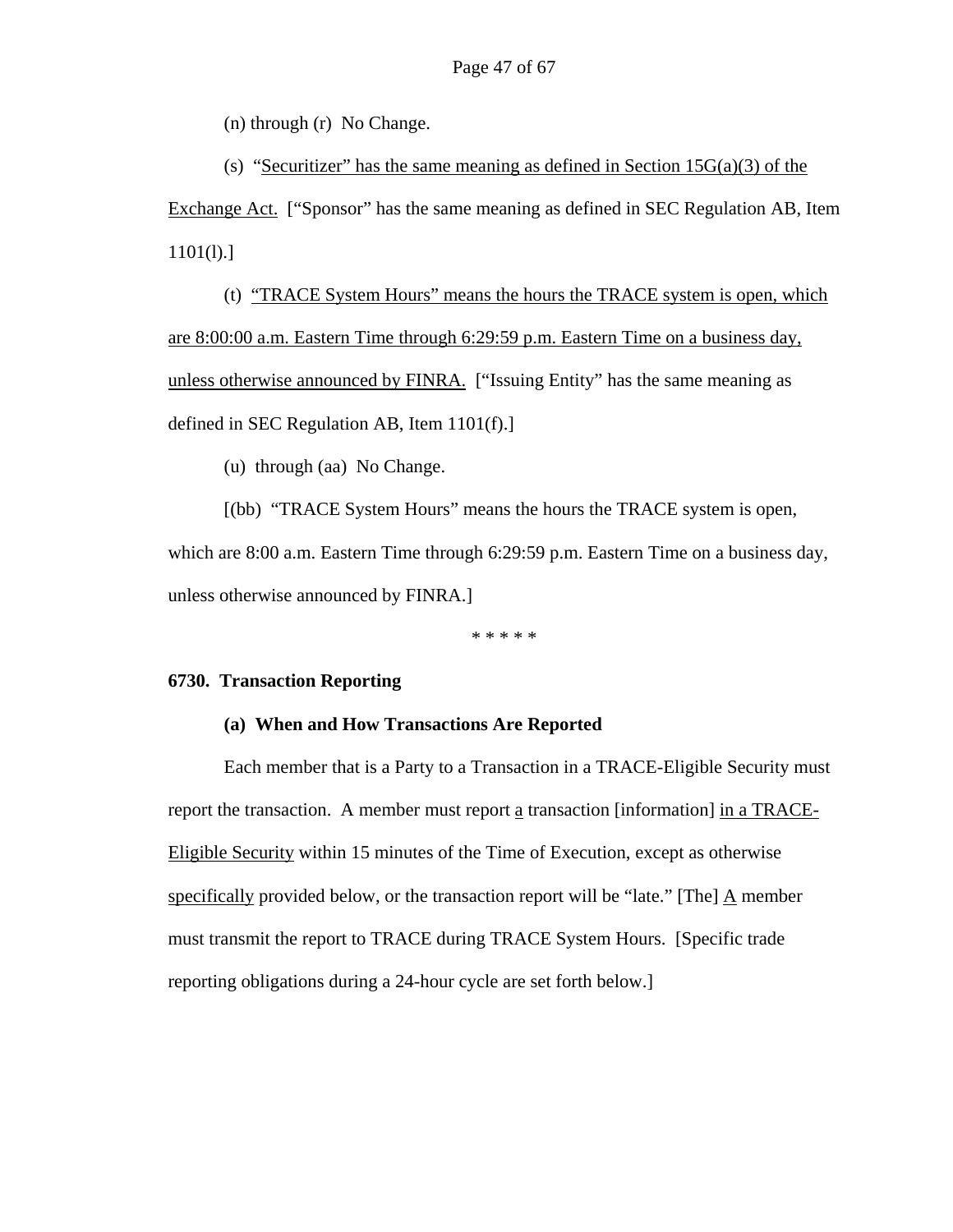#### **(1) Reporting Requirements**

Except as otherwise specifically provided in paragraph (a)(2) and paragraph (a)(3), transactions in TRACE-Eligible Securities must be reported as provided in this paragraph (a)(1).

#### **([1]A) Transactions Executed During TRACE System Hours**

Transactions in TRACE-Eligible Securities executed on a business day at or after 8:00:00 a.m. Eastern Time through 6:29:59 p.m. Eastern Time (standard TRACE System Hours) must be reported within 15 minutes of the Time of Execution. [If a transaction is] Exception: Transactions executed on a business day less than 15 minutes before 6:30:00 p.m. Eastern Time must be reported no later than 15 minutes after the TRACE system opens the next business day  $(T + 1)$ , and if reported on  $T + 1$ , designated "as/of" and include the date of execution. [, a member may report the transaction the next business day within 15 minutes after the TRACE system opens. If reporting the next business day, the member must indicate "as/of" and provide the actual transaction date.]

## **([2]B) Transactions Executed At or After 6:30:00 P.M. Through 11:59:59 P.M. Eastern Time**

Transactions in TRACE-Eligible Securities executed on a business day at or after 6:30:00 p.m. Eastern Time through 11:59:59 p.m. Eastern Time must be reported the next business day  $(T + 1)$ , [within] no later than 15 minutes after the TRACE system opens, designated "as/of" and include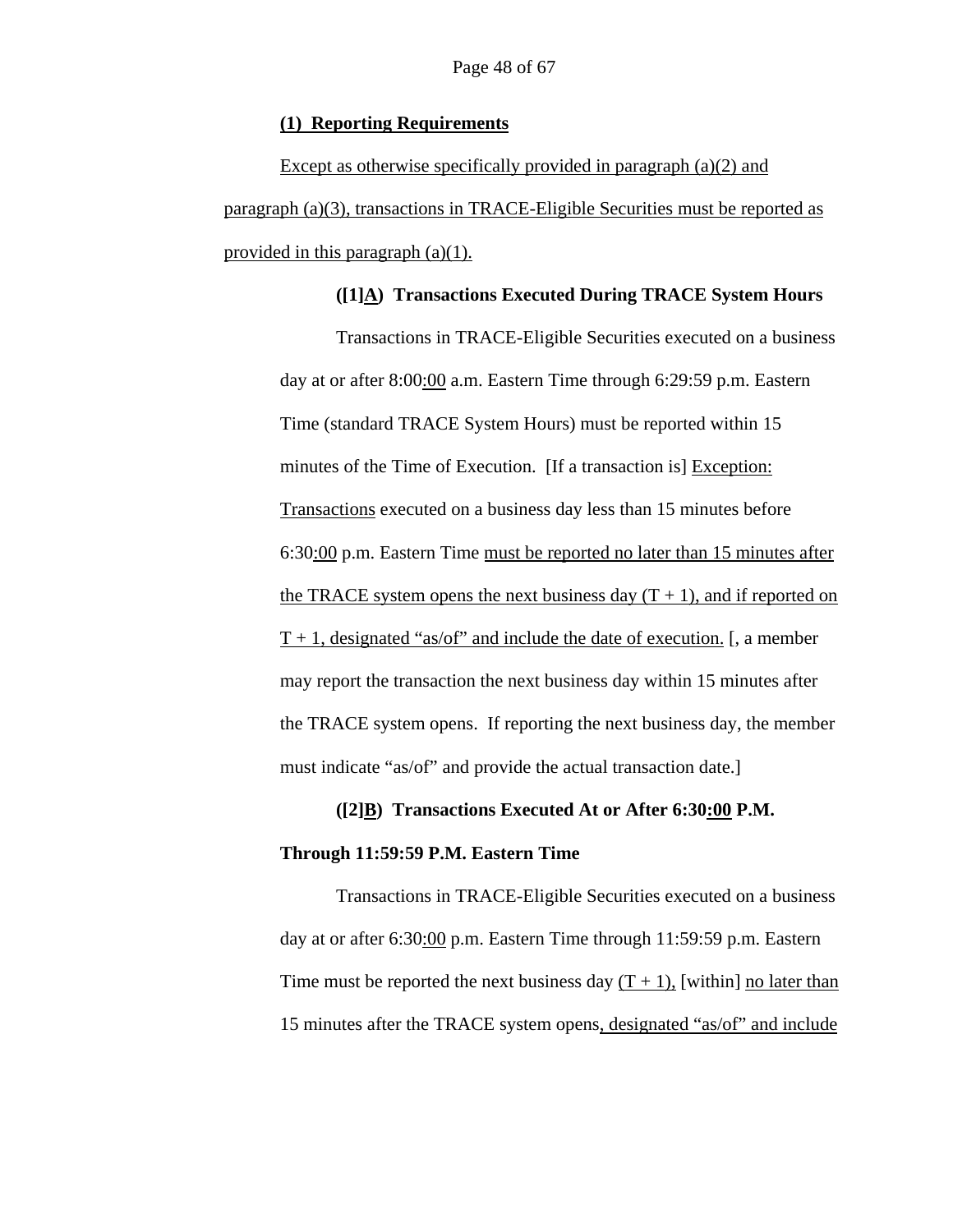the date of execution. [The member must indicate "as/of" and provide the actual transaction date.]

# **([3]C) Transactions Executed At or After 12:00:00 A.M. Through 7:59:59 A.M. Eastern Time**

 Transactions in TRACE-Eligible Securities executed on a business day at or after 12:00:00 a.m. Eastern Time through 7:59:59 a.m. Eastern Time must be reported the same day no later than [within] 15 minutes after the TRACE system opens.

#### **([4]D) Transactions Executed on a Non-Business Day**

Transactions in TRACE-Eligible Securities executed on a Saturday, a Sunday, [or] a federal or religious holiday or other day on which the TRACE system is not open [closed,] at any time during that day (determined using Eastern Time)[,] must be reported the next business day  $(T + 1)$  no later than [within] 15 minutes after the TRACE system opens. The transaction must be reported as follows: the reported [date of] execution date must be  $T + 1$  [the first business day] (the same day the report must be made); the reported execution time must be "12:01:00 a.m. Eastern Time" (stated in military time as "00:01:00"); [and] the modifier, "special price," must be selected; and, [. In addition,] the transaction must not be designated "as/of". When the reporting method chosen provides a "special price memo" field, the member must enter the actual date of execution and Time of Execution in the field.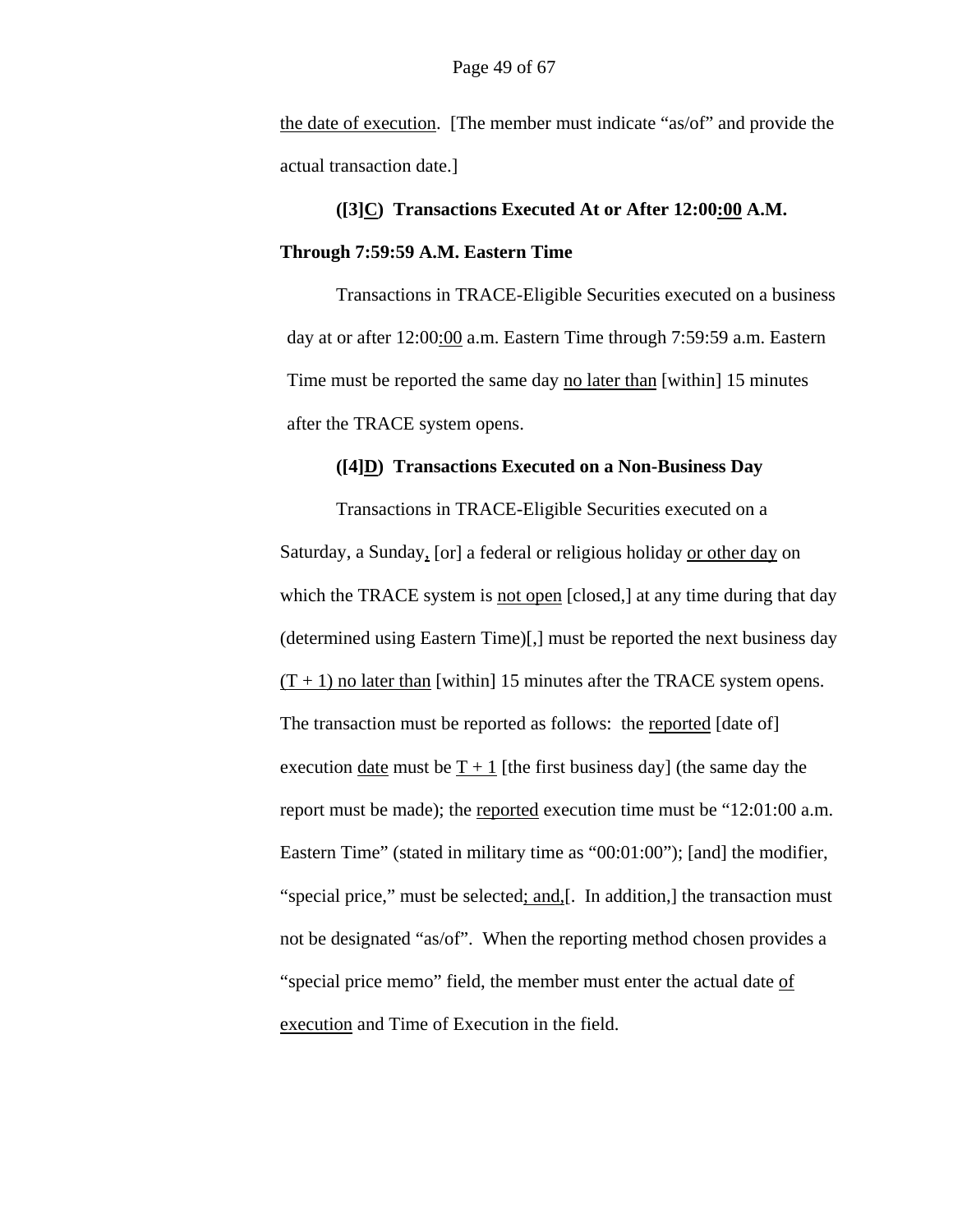## **([5]2) Reporting Requirements - List or Fixed Offering Price**

#### **Transactions and Takedown Transactions**

(A) A List or Fixed Offering Price Transaction or a Takedown Transaction that is executed on a business day at or after 12:00:00 a.m. Eastern Time through 11:59:59 p.m. Eastern Time must be reported no later than the next business day  $(T + 1)$  during TRACE System Hours[.] and [If a member reports the transaction] if reported on  $T + 1$ , designated "as/of" and include the date of execution. [the member must indicate "as/of" and provide the actual transaction date.]

(B) [If a] List or Fixed Offering Price Transactions or [a] Takedown Transactions, other than such transactions in Asset-Backed Securities, [is] executed on a Saturday, a Sunday, [or] a federal or religious holiday or other day on which the TRACE system is not open, [closed,] at any time during that day (determined using Eastern Time)[, a member must report] must be reported the next business day  $(T + 1)$  at any time during TRACE System Hours. The transaction must be reported as follows: the reported [date of] execution date must be  $T + 1$  [the first business day] (the same day the report must be made); the reported execution time must be "12:01:00 a.m. Eastern Time" (stated in military time as "00:01:00"); [and] the modifier, "special price," must be selected; and,[. In addition,] the transaction must not be designated "as/of". When the reporting method chosen provides a "special price memo" field, the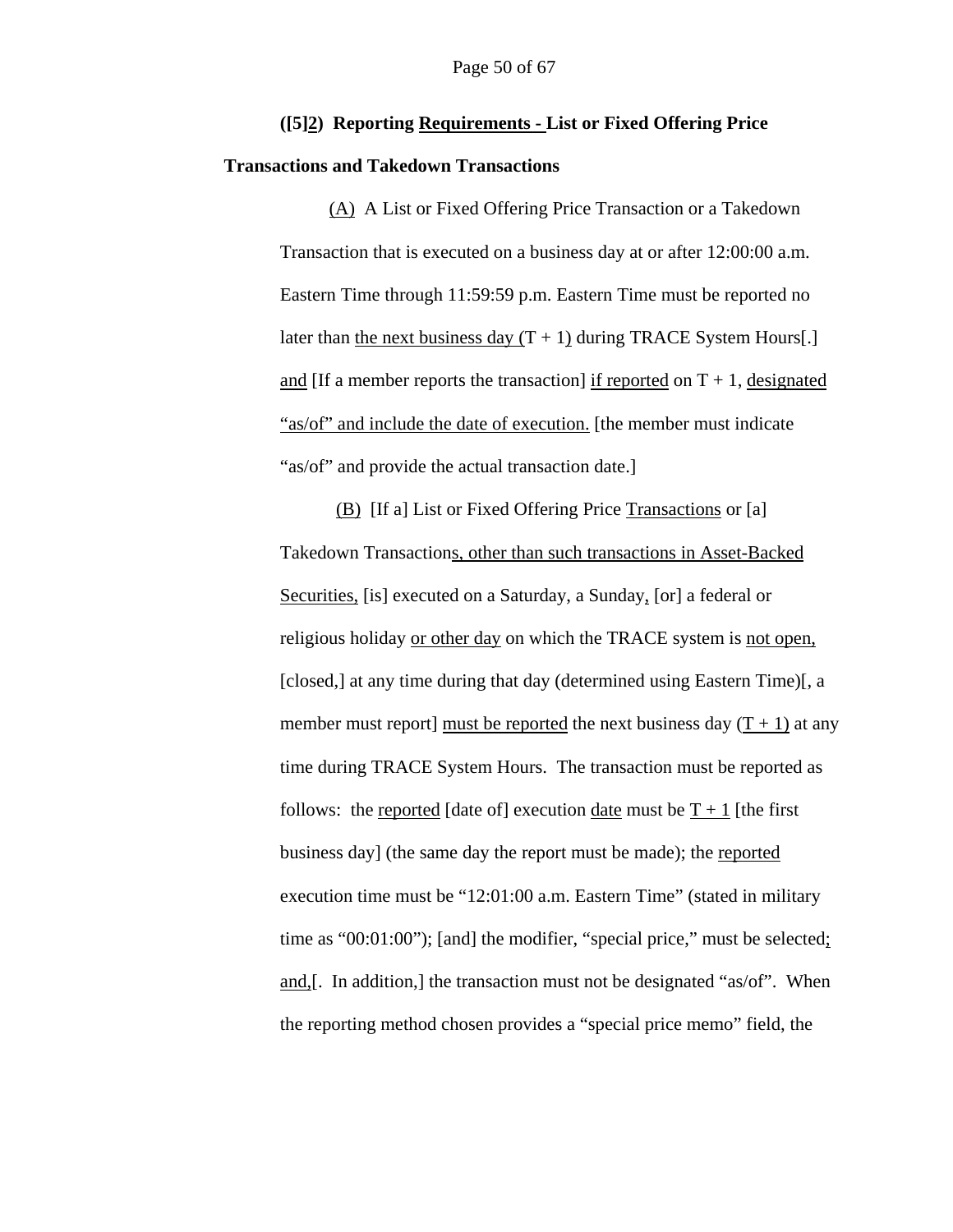member must enter the actual date of execution and Time of Execution in the field.

### **([6]3) Reporting Requirements - Asset-Backed Securities**

#### **Transactions**

(A) (i) During a pilot program (Pilot Program), which shall expire on [insert date that is 180 days following the effective date of transaction reporting in Asset-Backed Securities (provided that if the  $180<sup>th</sup>$  day is not a Friday, insert date of the Friday next occurring (that the TRACE system is open) after the  $180<sup>th</sup>$  day)], transactions in Asset-Backed Securities executed on a business day at or after 12:00:00 a.m. Eastern Time through 11:59:59 p.m. Eastern Time must be reported no later than the next business day  $(T + 1)$  during TRACE System Hours, and, if reported on  $T + 1$ , designated "as/of" and include the date of execution, except as provided in paragraph  $(a)(3)(C)$ .

(ii) [A] T[t]ransactions in [an] Asset-Backed Securit[y]ies executed on a business day at or after 12:00:00 a.m. Eastern Time through 5:00:00 p.m. Eastern Time must be reported the same day during TRACE System Hours, except as provided in [sub]paragraphs  $[(A)(ii)$  during the pilot program]  $(a)(3)(A)(i)$  (the Pilot Program) and (a)(3)(C).

[(ii) For a pilot program which shall expire on [Six months from the effective date], a transaction in an Asset-Backed Security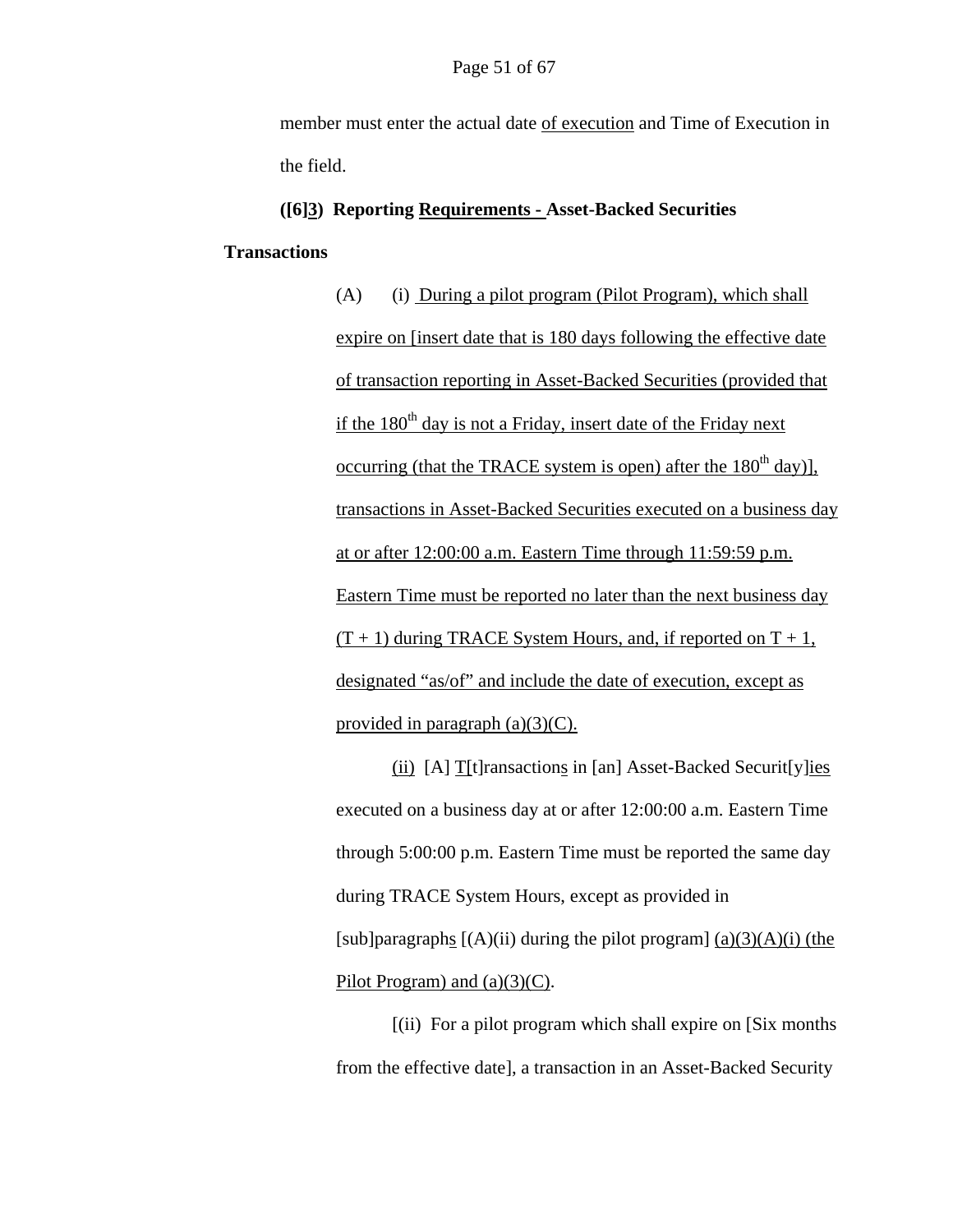that is executed on a business day at or after 12:00:00 a.m. Eastern Time through 11:59:59 p.m. Eastern Time must be reported no later than the next business day during TRACE System Hours, and, if the next business day, indicate "as/of" and provide the actual transaction date.]

(B) Except [during the pilot program] as provided in paragraphs  $(a)(3)(A)(i)$  (the Pilot Program) and  $(a)(3)(C)$ , [as provided in subparagraph  $(A)(ii)$ , if a] transactions in [an] Asset-Backed Securit[y]ies [is] executed on:

> (i) a business day after 5:00:00 p.m. Eastern Time but before the TRACE system closes[, a member may report the transaction] must be reported no later than the next business day (T + 1) [at any time] during TRACE System Hours, and, if reported on  $T + 1$ , designated "as/of" and include the date of execution. [the next business day, indicate "as/of" and provide the actual transaction date.]

(ii) a business day at or after 6:30:00 p.m. Eastern Time through 11:59:59 p.m. Eastern Time, or a Saturday, a Sunday, a federal or religious holiday or other day on which the TRACE system is not open at any time during that day (determined using Eastern Time) [a member must report the transaction] must be reported the next business day  $(T + 1)$  [at any time] during TRACE System Hours, designated "as/of" and include the date of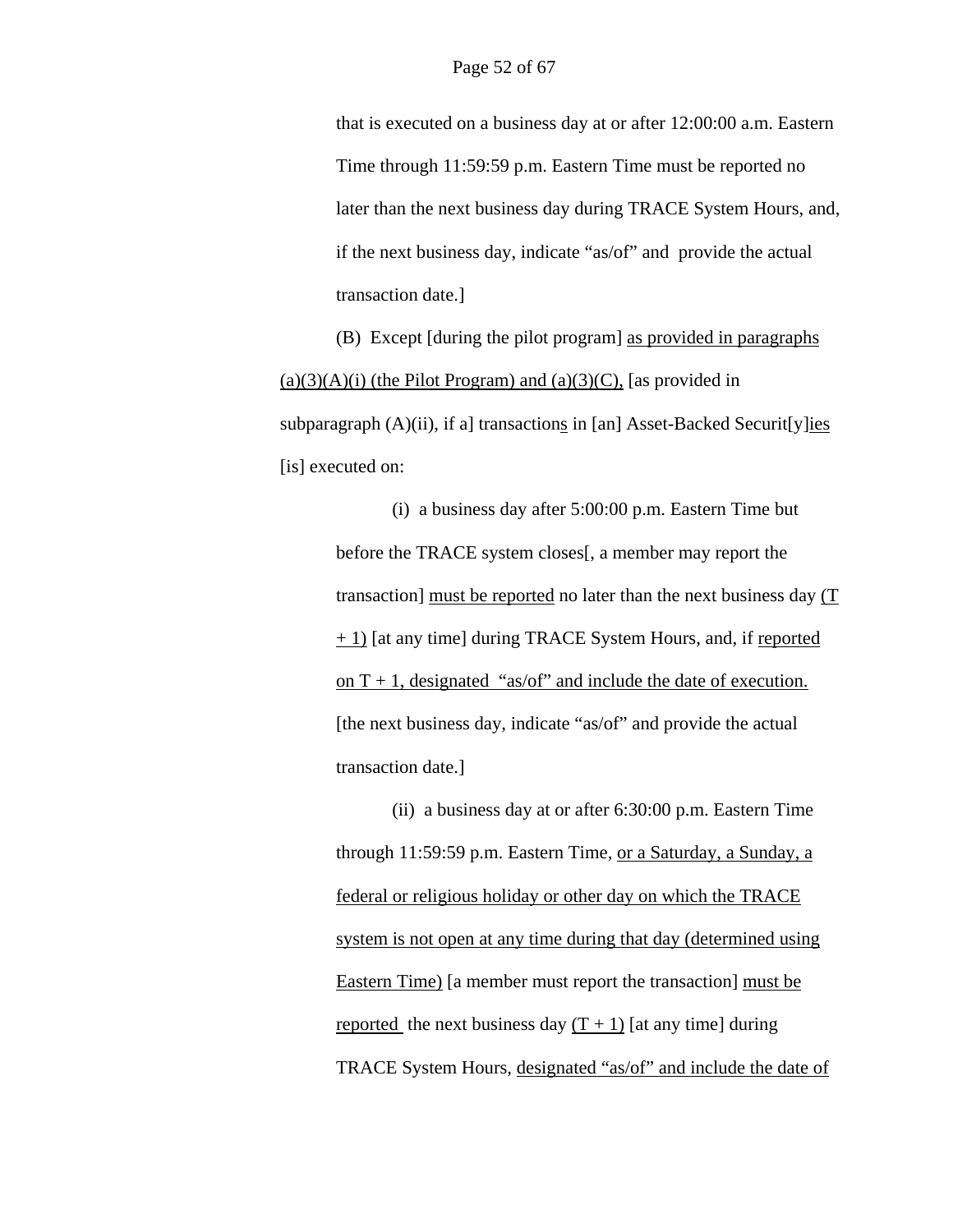execution. [indicate "as/of" and provide the actual transaction date.]

 [(iii) a Saturday, a Sunday, or a federal or religious holiday on which the TRACE system is closed, at any time during that day (determined using Eastern Time), a member must report the next business day at any time during TRACE System Hours. The transaction must be reported as follows: the date of execution must be the first business day (the same day the report must be made); the execution time must be "12:01:00 a.m. Eastern Time" (stated in military time as "00:01:00"); and the modifier, "special price," must be selected. In addition, the transaction must not be designated "as/of". When the reporting method chosen provides a "special price memo" field, the member must enter the actual date and Time of Execution in the field.]

(C) (i) During the Pilot Program in paragraph  $(a)(3)(A)(i)$ , transactions in Asset-Backed Securities that are collateralized mortgage obligations (CMOs) or real estate mortgage investment conduits (REMICs) that are executed before the issuance of the security must be reported the earlier of:

a. the business day following the business day that the security is assigned a CUSIP, a similar numeric identifier or a FINRA symbol during TRACE System Hours, or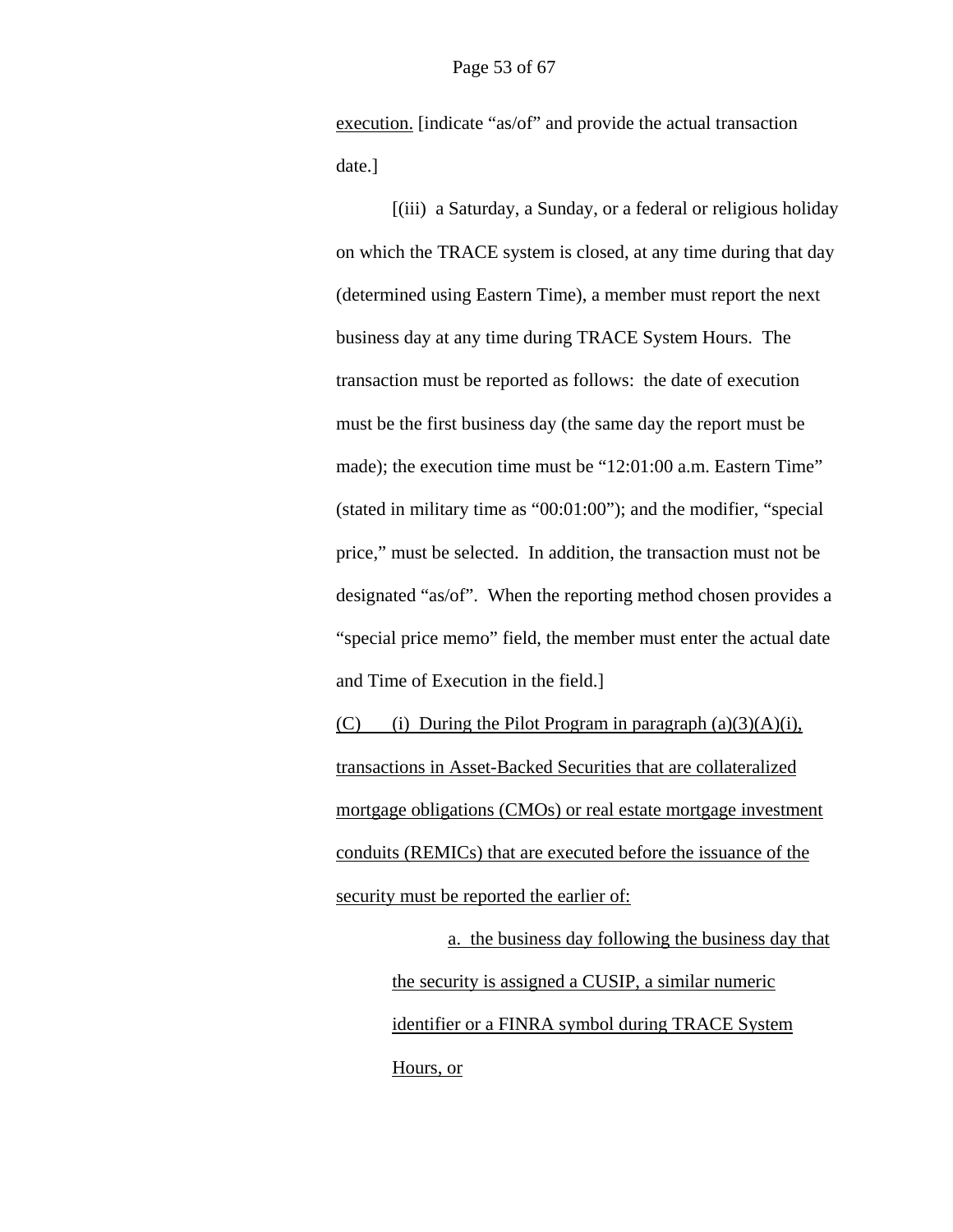b. the business day following the date of issuance of the security during TRACE System Hours. In either case, if the transaction is reported other than on the date

of execution, the transaction report must be designated "as/of" and include the date of execution.

(ii) After the expiration of the Pilot Program in paragraph  $(a)(3)(A)(i)$ , such transactions must be reported the earlier of: a. the business day that the security is assigned a CUSIP, a similar numeric identifier or a FINRA symbol during TRACE System Hours (unless such identifier is assigned after 1:00:00 p.m. Eastern Time, and in such case, such transactions must be reported no later than the next business day during TRACE System Hours), or

b. the date of issuance of the security during

TRACE System Hours.

In either case, if the transaction is reported other than on the date of execution, the transaction report must be designated "as/of" and include the date of execution.

 $([7]4)$  Members have an ongoing obligation to report transaction information promptly, accurately, and completely. The member may employ an agent for the purpose of submitting transaction information. However, the primary responsibility for the timely, accurate, and complete reporting of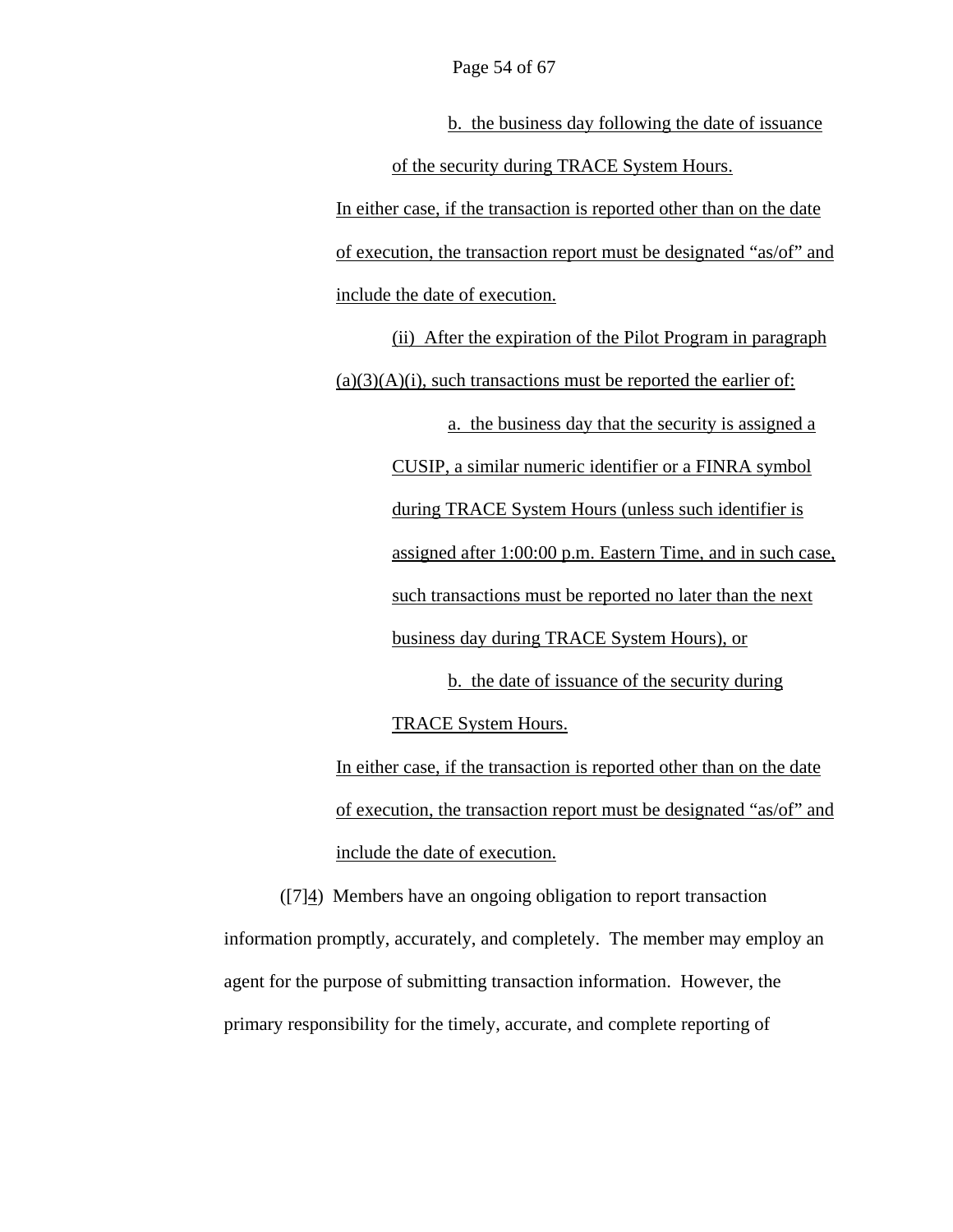transaction information remains the non-delegable duty of the member obligated to report the transaction.

([8]5) A member may be required to report as soon as practicable to the Market Regulation Department on a paper form, the transaction information required under Rule 6730 if electronic submission into TRACE is not possible. Transactions that can be reported into TRACE, including transactions executed on a Saturday, a Sunday, [or] a federal or religious holiday or other day on which the TRACE system is not open at any time during that day (determined using Eastern Time), [as provided in paragraphs  $(a)(4)$ ,  $(a)(5)$  and  $(a)(6)$  above,] and transactions that can be submitted on the trade date or [on] a subsequent date on an "as/of" basis[,] shall not be reported on a paper form.

(6) If a member that is a Party to a Transaction makes a good faith determination that a transaction involves a TRACE-Eligible Security, the member must report the transaction as provided in this Rule, and if the TRACE-Eligible Security is not entered in the TRACE system, the member must promptly notify and provide FINRA Operations the information required under Rule 6760(b) prior to reporting the transaction.

**(b)** through **(c)** No Change.

#### **(d) Procedures for Reporting Price, Capacity, Volume**

**(1)** No Change.

#### **(2) Size (Volume)**

Except for Asset-Backed Securities, report the actual number of bonds traded, with \$1,000 par value equal to 1 bond. If a bond has a par value of less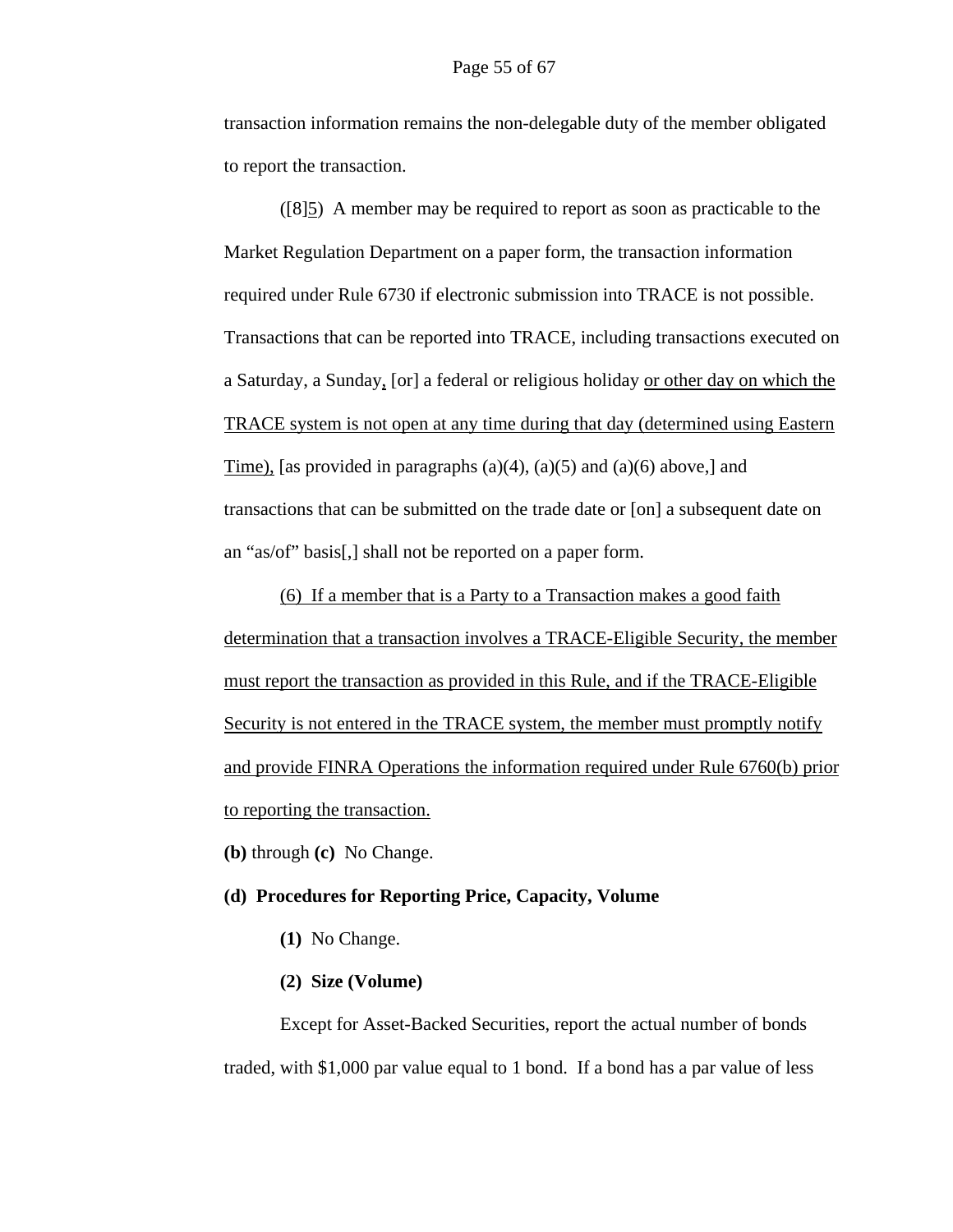than \$1,000 ("baby bond") or the par value is not an even multiple of \$1,000, report the fractional portion of \$1,000 in decimals. For amortizing Asset-Backed Securities where par value is not used to determine the size (volume) of a transaction, report the original face value of such security and the Factor the member used to execute the transaction, if such Factor is not the most current Factor publicly [publically] available at the Time of Execution. For Asset-Backed Securities that do not amortize, report the total par value of the transaction.

**(3)** No Change.

#### **(4) Modifiers; Indicators**

Members shall append the applicable trade report modifiers or indicators as specified by FINRA to all transaction reports.

**(A)** No Change.

#### **(B) Settlement Modifiers**

(i) No Change.

(ii) For transactions in Asset-Backed Securities, report the actual settlement date of the transaction. [and an indicator that:]

> [a. the transaction will settle "regular way" (i.e., T + 3 or in conformity with the uniform practices established as "good delivery" for the type of Asset-Backed Security traded); or]

[b. the transaction will not settle "regular way" (i.e., not  $T + 3$  or not in conformity with the uniform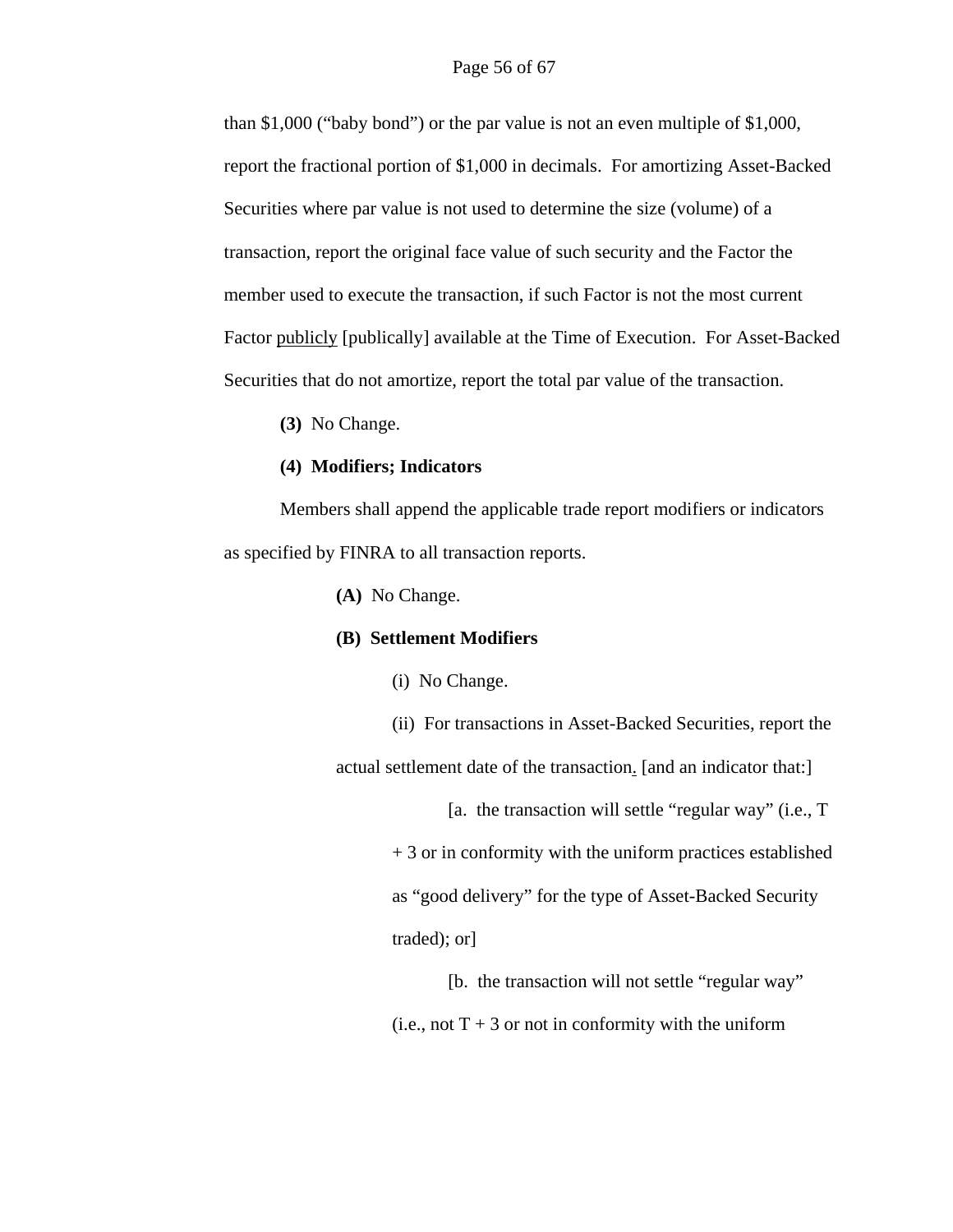practices established as "good delivery" for the type of

Asset-Backed Security traded).]

 **(C)** through **(E)** No Change.

**(e)** through **(f)** No Change.

\* \* \* \* \*

#### **6760. Obligation To Provide Notice**

#### **(a) Members Required to Provide [Information and] Notice**

(1) [In order to] To facilitate trade reporting and dissemination of transactions in TRACE-Eligible Securities, a member that is a [the] managing underwriter [, or if a managing underwriter is not appointed, an underwriter, or, if there are no underwriters, an initial purchaser,] of a distribution or offering ("offering"), other than [excluding] a secondary [distribution or] offering, of [a debt security that, upon issuance will be] a TRACE-Eligible Security [("new issue"),] must obtain information and provide notice [information] to FINRA Operations as set forth in this Rule. [required below. For purposes of this Rule, a member that is a Sponsor or an Issuing Entity of an Asset-Backed Security shall be treated as a managing underwriter.] If a managing underwriter [(or a lead initial purchaser)] is not designated, [appointed by the issuer,] an underwriter[, or, if there are no underwriters, an initial purchaser] must provide such notice. [the information required under this Rule.] In offerings where managing underwriters and/or underwriters are not designated, the lead initial purchaser must provide such notice, and if there is no lead initial purchaser, an initial purchaser must provide such notice. [If a managing underwriter (or a lead initial purchaser) is not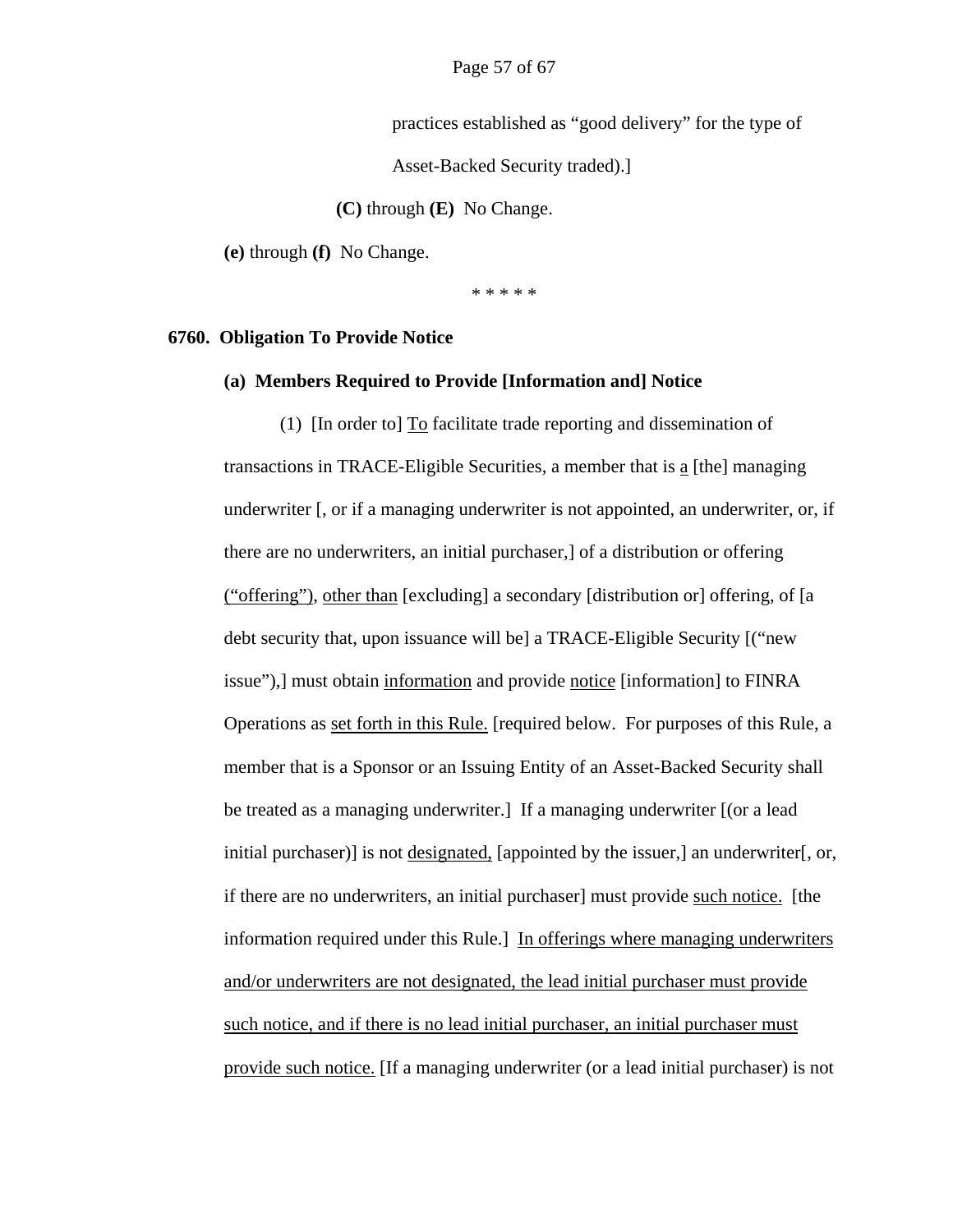appointed, and there are multiple underwriters (or initial purchasers), the underwriters (or initial purchasers) may submit a single notice] If more than one person is obligated to provide notice (e.g., multiple underwriters), such persons may submit jointly a single notice containing the required information to FINRA Operations. A member that is an underwriter or a Securitizer of an Asset-Backed Security is a managing underwriter for purposes of this Rule. A member that is required to provide notice must make a good faith determination that the security is a TRACE-Eligible Security before providing such notice.

(2) [The information must be provided by facsimile or e-mail.] The information must be provided using the method of communication or media specified by FINRA.

#### **(b) Information Required [Notices]**

[For such new issues, the managing underwriter, or if a managing underwriter is not appointed, an underwriter, or, if there are no underwriters, an initial purchaser] The notice must [provide to FINRA Operations] contain the following information: (1) the CUSIP number or if a CUSIP number is not available, a similar numeric identifier (e.g., a mortgage pool number) [or a FINRA symbol (assigned by FINRA upon request)]; (2) the issuer name, or, for an Asset-Backed Security, the names of the Securitizers [Issuing Entity and the Sponsor]; (3) the coupon rate; (4) the maturity; (5) whether Securities Act Rule 144A applies; (6) the time that the new issue is priced, and, if different, the time that the first transaction in the [distribution or] offering is executed; (7) a brief description of the issue (e.g., senior subordinated note, senior note); and, (8) such other information FINRA deems necessary to properly implement the reporting and dissemination of a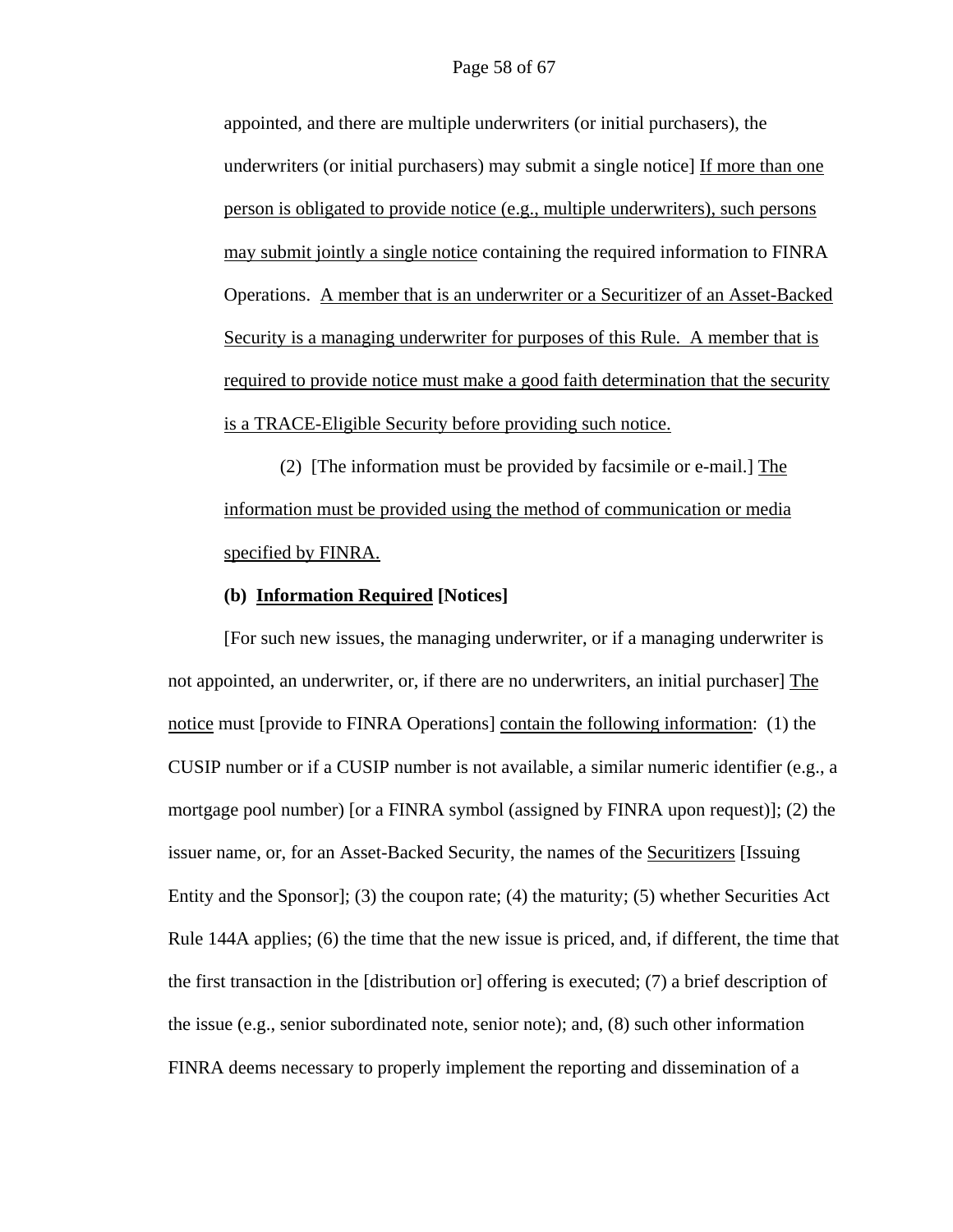TRACE-Eligible Security, or if any of items (2) through (8) has not been determined or a CUSIP number (or a similar numeric identifier [or a FINRA symbol] as referenced above) [will] is not [be] assigned or is not available when notice must be given, such other information [as] that FINRA deems necessary and is sufficient to identify the security accurately.

**(c) When Required** [The managing underwriter, or if a managing underwriter is not appointed, an underwriter, or, if there are no underwriters, an initial purchaser must obtain the CUSIP number (or a similar numeric identifier or a FINRA symbol as referenced above) and provide it and the information listed as (2) through (8)] A notice required under this Rule must be provided to FINRA Operations prior to the execution of the first transaction of [in] the [distribution or] offering, except as provided below. [For distributions or]

 (1) If an offering[s] of a security [new issues that are] is priced and commences on the same business day between 9:30:00 a.m. Eastern Time and 4:00:00 p.m. Eastern Time, [the] a person [or persons] that is required to provide notice [information to FINRA Operations] must provide to FINRA Operations as much of the information set forth in paragraph (b) [above] that is available prior to the execution of the first transaction of [in] the [distribution or] offering, which must be sufficient to identify the security accurately, and such other information that FINRA deems necessary and provide all other information required under [this Rule] paragraph (b) within 15 minutes of the Time of Execution of the first transaction[in such distribution or offering].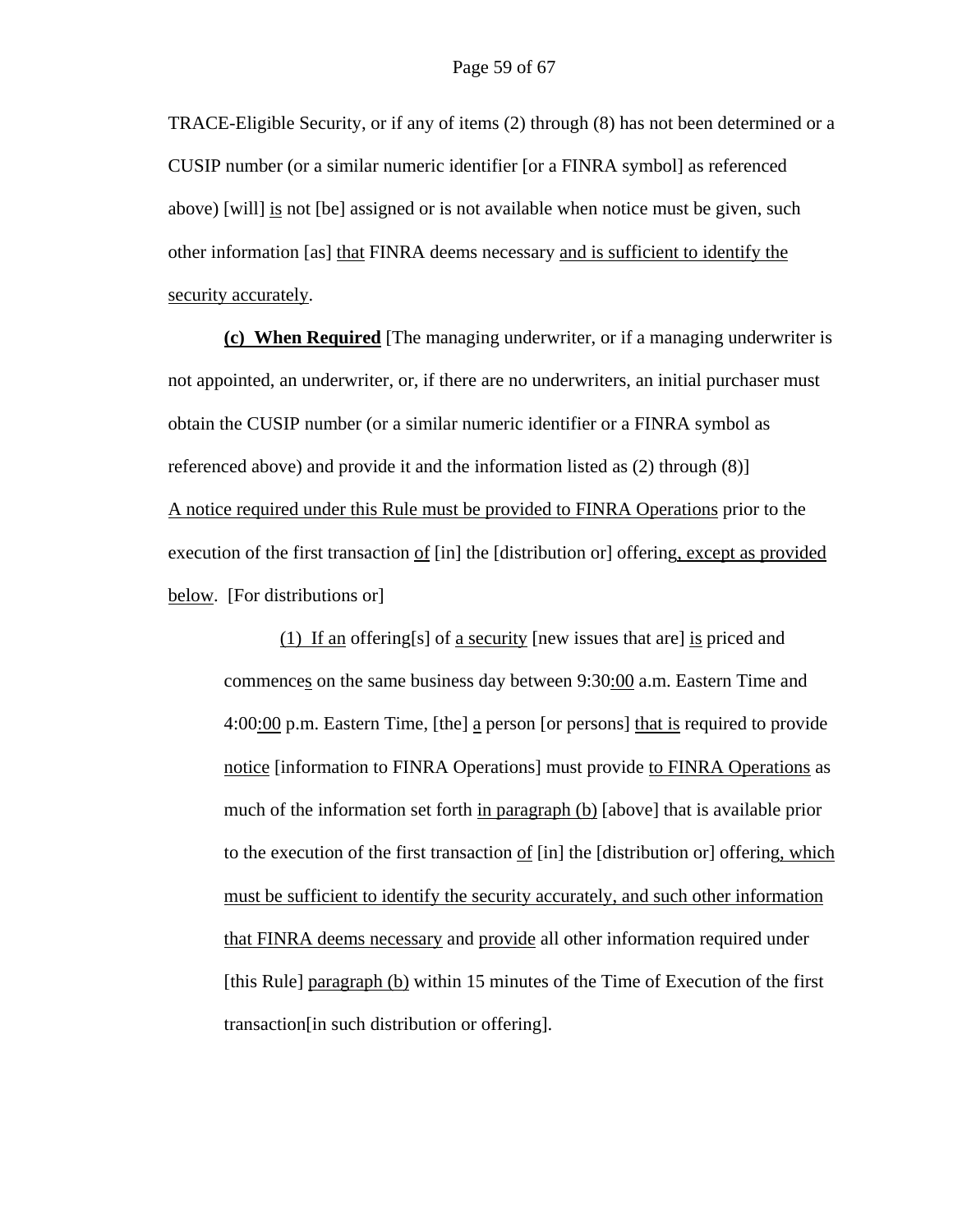(2) If one or more transactions in a collateralized mortgage obligation (CMO) or a real estate mortgage investment conduit (REMIC) are effected prior to the issuance of the security and are subject to Rule  $6730(a)(3)(C)$ , a member that is required to provide notice to FINRA Operations regarding such CMO or REMIC must do so promptly on the date of issuance or other event that establishes the reference date that determines when a reporting period begins under Rule 6730(a)(3)(C).

[The managing underwriter, or if a managing underwriter is not appointed, an underwriter, or, if there are no underwriters, an initial purchaser must make a good faith determination that the security is a TRACE-Eligible Security before submitting the information to FINRA Operations.]

\* \* \* \* \*

# **7700. CHARGES FOR OTC REPORTING FACILITY, OTC BULLETIN BOARD AND TRADE REPORTING AND COMPLIANCE ENGINE SERVICES**

\* \* \* \* \*

#### **7730. Trade Reporting and Compliance Engine (TRACE)**

The following charges shall be paid by participants for the use of the Trade

| <b>System Fees</b>        | <b>Transaction Reporting</b> | <b>Data Fees</b>              |
|---------------------------|------------------------------|-------------------------------|
|                           | <b>Fees</b>                  |                               |
| Level I Trade Report Only | Trades up to and including   | Market Data: BTDS             |
| Web Browser Access —      | $$200,000$ par value —       | <b>Professional Real-Time</b> |
| \$20/month per user ID    | \$0.475/trade. (For Asset-   | Data Display $-$ \$60/month   |

Reporting and Compliance Engine ("TRACE"):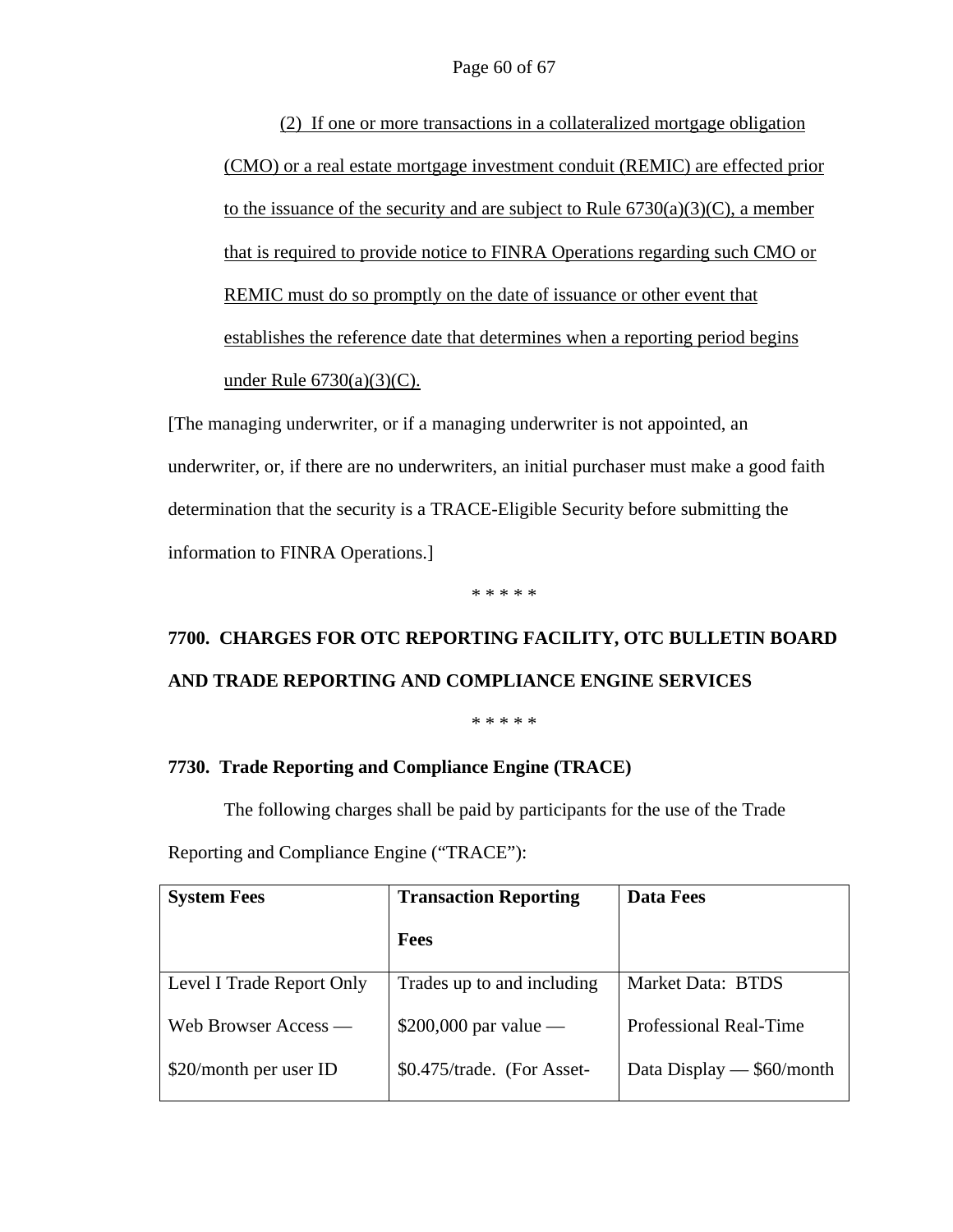Page 61 of 67

|                              | <b>Backed Securities where</b> | per terminal per Data Set of    |
|------------------------------|--------------------------------|---------------------------------|
| Level II Full Service Web    | par value is not used to       | <b>Real-Time TRACE</b>          |
| <b>Browser Access</b> —      | determine the size (volume)    | transaction data, or a flat fee |
| Subscription for a single    | of a transaction, for          | of \$7,500/month per Data       |
| user ID or the first user ID | purposes of trade reporting    | Set of Real-Time TRACE          |
| - \$50/month (includes one   | fees, size (volume) is the     | transaction data, entitling     |
| Data Set); \$80/month        | lesser of original face value  | Professionals to make           |
| (includes two Data Sets)     | or Remaining Principal         | unlimited internal use of       |
|                              | Balance (or the equivalent)    | such Data Set(s) on any         |
| Subscription for additional  | at the Time of Execution of    | number of interrogation or      |
| user $IDs$ —                 | the transaction.)              | display devices.                |
| \$80/month per user ID       |                                |                                 |
| (includes one Data Set);     | Trades over \$200,000 and      |                                 |
| \$140/month per user ID      | up to and including            |                                 |
| (includes two Data Sets)     | \$999,999.99 [between]         |                                 |
|                              | \$200,001 and \$999,999] par   |                                 |
|                              | value $-$ \$0.000002375        |                                 |
|                              | times the par value of the     |                                 |
|                              | transaction (i.e.,             |                                 |
|                              | \$0.002375/\$1000). (See       |                                 |
|                              | note above regarding           |                                 |
|                              | certain Asset-Backed           |                                 |
|                              | Securities.)                   |                                 |
|                              |                                |                                 |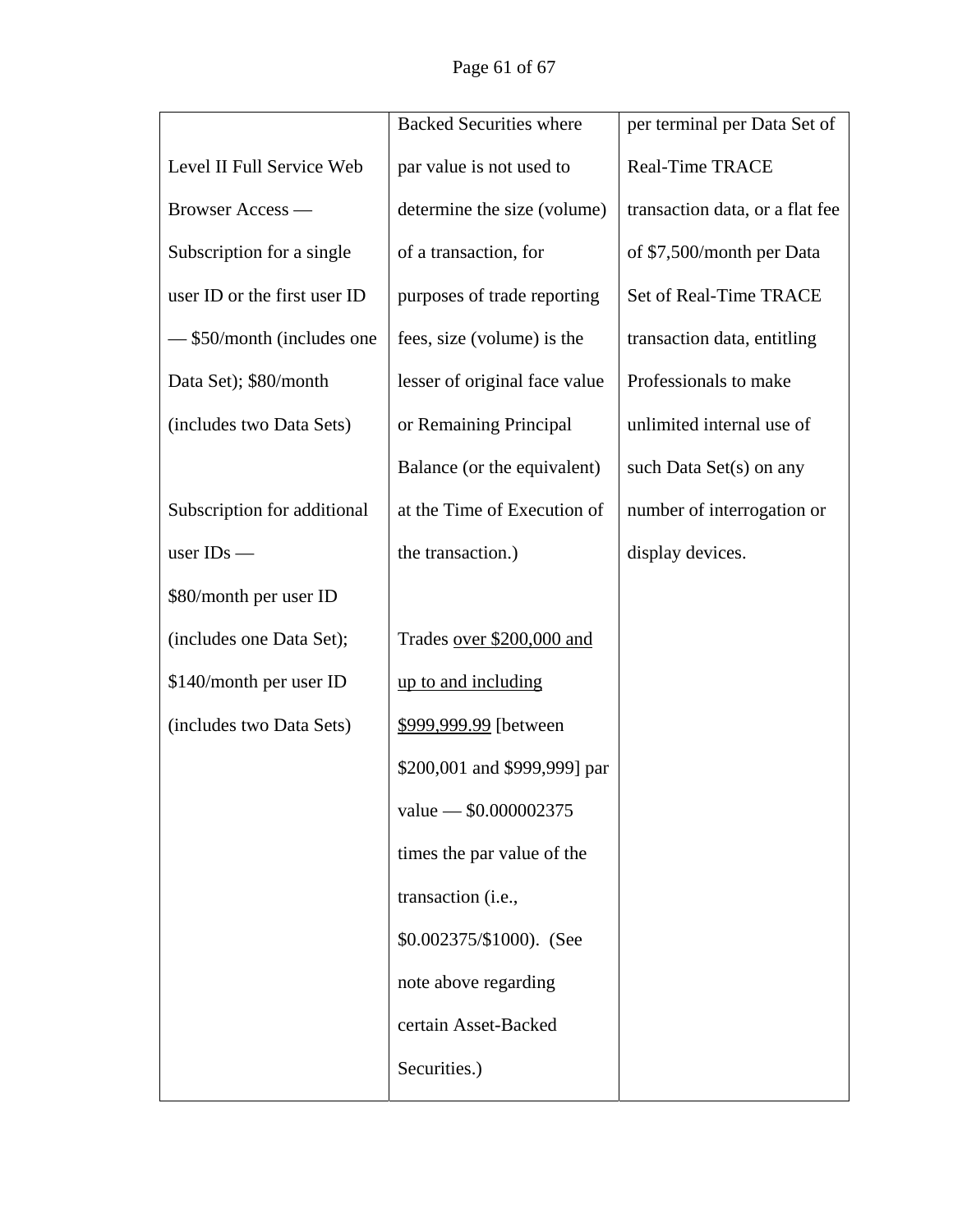|                        | Trades of \$1,000,000 par<br>value or more -<br>\$2.375/trade. (See note<br>above regarding certain |                              |
|------------------------|-----------------------------------------------------------------------------------------------------|------------------------------|
|                        | <b>Asset-Backed Securities.)</b>                                                                    |                              |
| CTCI/FIX/Third Party - | Cancel/Correct -                                                                                    | Market Data: Vendor Real-    |
| \$25/month/per firm    | $$1.50$ /trade                                                                                      | Time Data Feed -             |
|                        |                                                                                                     | \$1,500/month per Data Set   |
|                        |                                                                                                     | of Real-Time TRACE           |
|                        |                                                                                                     | transaction data for receipt |
|                        |                                                                                                     | of continuous Real-Time      |
|                        |                                                                                                     | TRACE transaction data in    |
|                        |                                                                                                     | such Data Sets, except for   |
|                        |                                                                                                     | qualifying Tax-Exempt        |
|                        |                                                                                                     | Organizations, or            |
|                        |                                                                                                     | \$250/month per Data Set of  |
|                        |                                                                                                     | <b>Snapshot Real-Time</b>    |
|                        |                                                                                                     | TRACE transaction data for   |
|                        |                                                                                                     | daily receipt of such Data   |
|                        |                                                                                                     | $Set(s)$ .                   |
|                        | "As/of" Trade Late —                                                                                | Market Data: Vendor Real-    |
|                        | \$3/trade                                                                                           | Time Data Feed —             |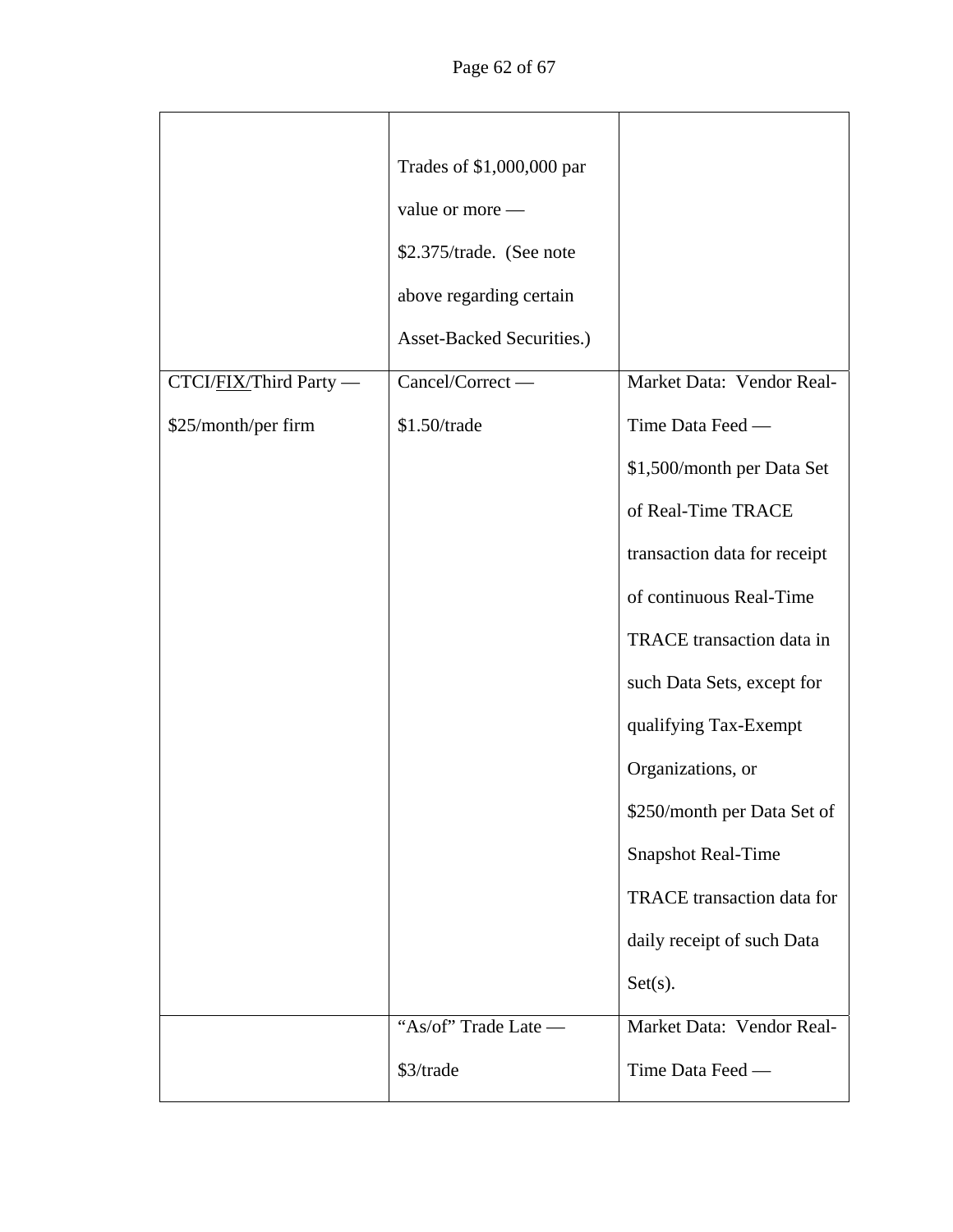|  | \$400/month per Data Set of |
|--|-----------------------------|
|  | <b>Real-Time TRACE</b>      |
|  | transaction data for such   |
|  | Data Set(s) for qualifying  |
|  | Tax-Exempt Organizations.   |
|  | Market Data: BTDS Non-      |
|  | Professional Real-Time      |
|  | Data Display — No charge.   |
|  | Historic TRACE Data: Set-   |
|  | Up Fee $-$ a single fee of  |
|  | \$2,000 for development and |
|  | set-up to receive Historic  |
|  | TRACE Data, except for      |
|  | qualifying Tax-Exempt       |
|  | Organizations.              |
|  | Historic TRACE Data: Set-   |
|  | Up Fee $-$ a single fee of  |
|  | \$1,000 for development and |
|  | set-up to receive Historic  |
|  | TRACE Data for qualifying   |
|  | Tax-Exempt Organizations.   |
|  | Historic TRACE Data: Fee    |
|  | \$2,000/calendar year per   |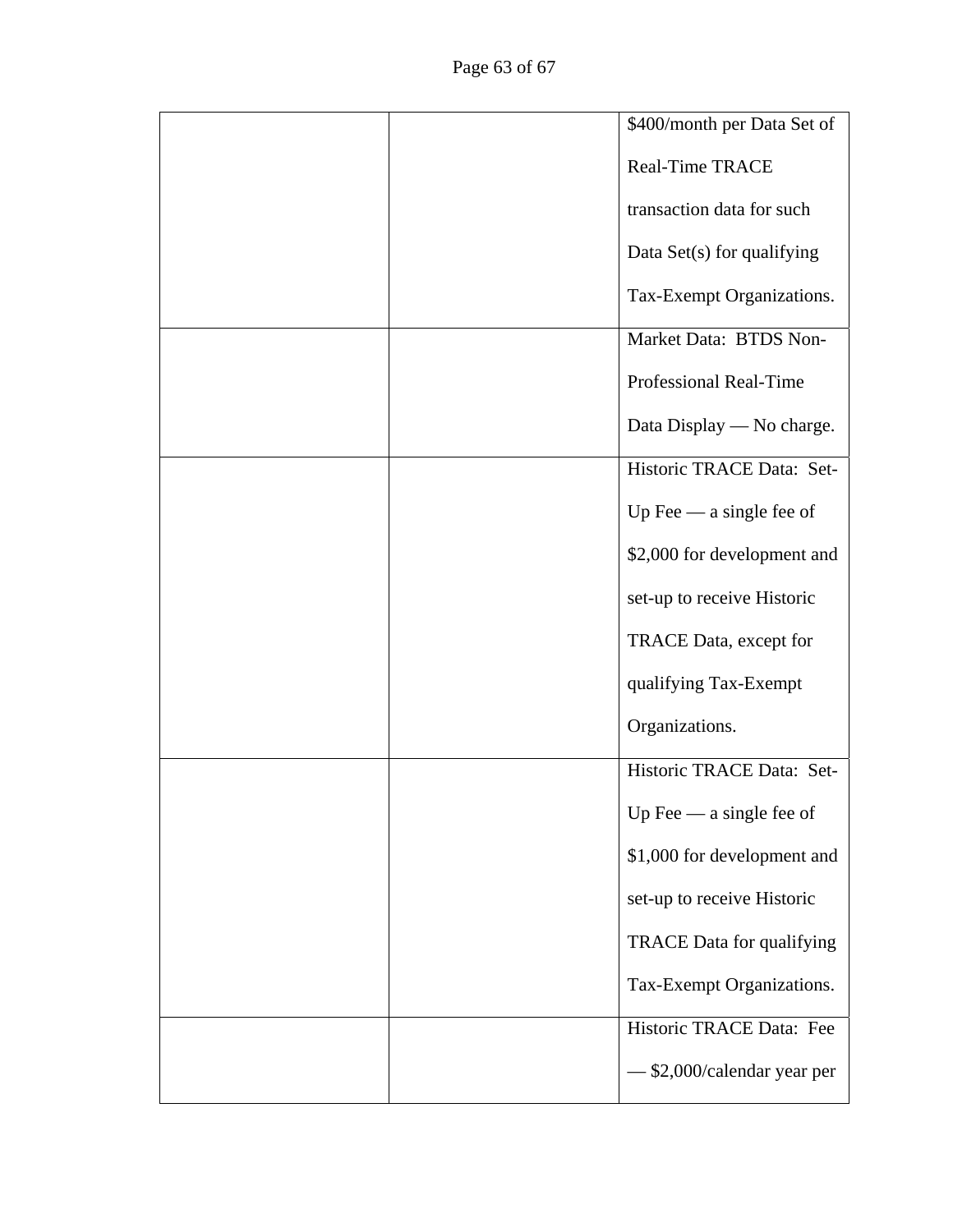|  | Data Set for receipt of            |
|--|------------------------------------|
|  | Historic TRACE Data,               |
|  | except for qualifying Tax-         |
|  | Exempt Organizations. The          |
|  | 2003 Historic Corporate            |
|  | <b>Bond Data Set also includes</b> |
|  | the 2002 Historic Corporate        |
|  | Bond Data Set. The data is         |
|  | enabled for internal use and       |
|  | internal and/or external           |
|  | desktop display distribution.      |
|  | Bulk re-distribution of data       |
|  | is not permitted.                  |
|  | Historic TRACE Data:               |
|  | <b>Bulk Re-Distribution Fee</b>    |
|  | — except for qualifying            |
|  | Tax-Exempt Organizations,          |
|  | \$1/CUSIP per calendar year        |
|  | (or part thereof) within a         |
|  | single Data Set of Historic        |
|  | TRACE Data per each                |
|  | recipient of re-distributed        |
|  | data; maximum fee per Data         |
|  |                                    |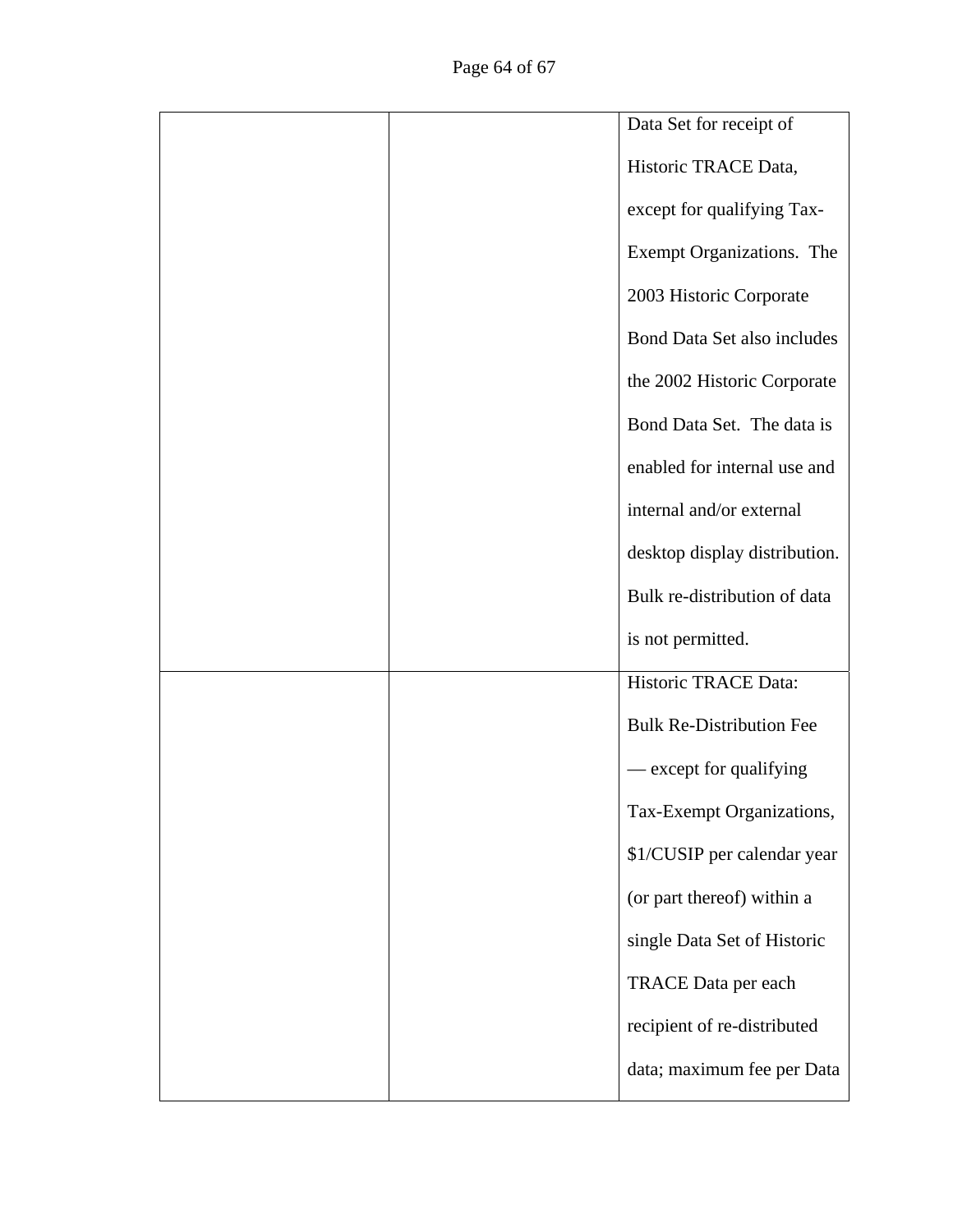|  | Set of \$1,000/calendar year    |
|--|---------------------------------|
|  | (or part thereof) per each      |
|  | recipient of re-distributed     |
|  | data.                           |
|  | Historic TRACE Data:            |
|  | <b>Bulk Re-Distribution Fee</b> |
|  | - for qualifying Tax-           |
|  | <b>Exempt Organizations,</b>    |
|  | \$500/calendar year per Data    |
|  | Set for receipt of Historic     |
|  | TRACE Data. The 2003            |
|  | Historic Corporate Bond         |
|  | Data Set also includes the      |
|  | 2002 Historic Corporate         |
|  | Bond Data Set. The data is      |
|  | enabled for internal use and    |
|  | internal and/or external        |
|  | desktop display. Bulk re-       |
|  | distribution of data is         |
|  | permitted with certain          |
|  | restrictions.                   |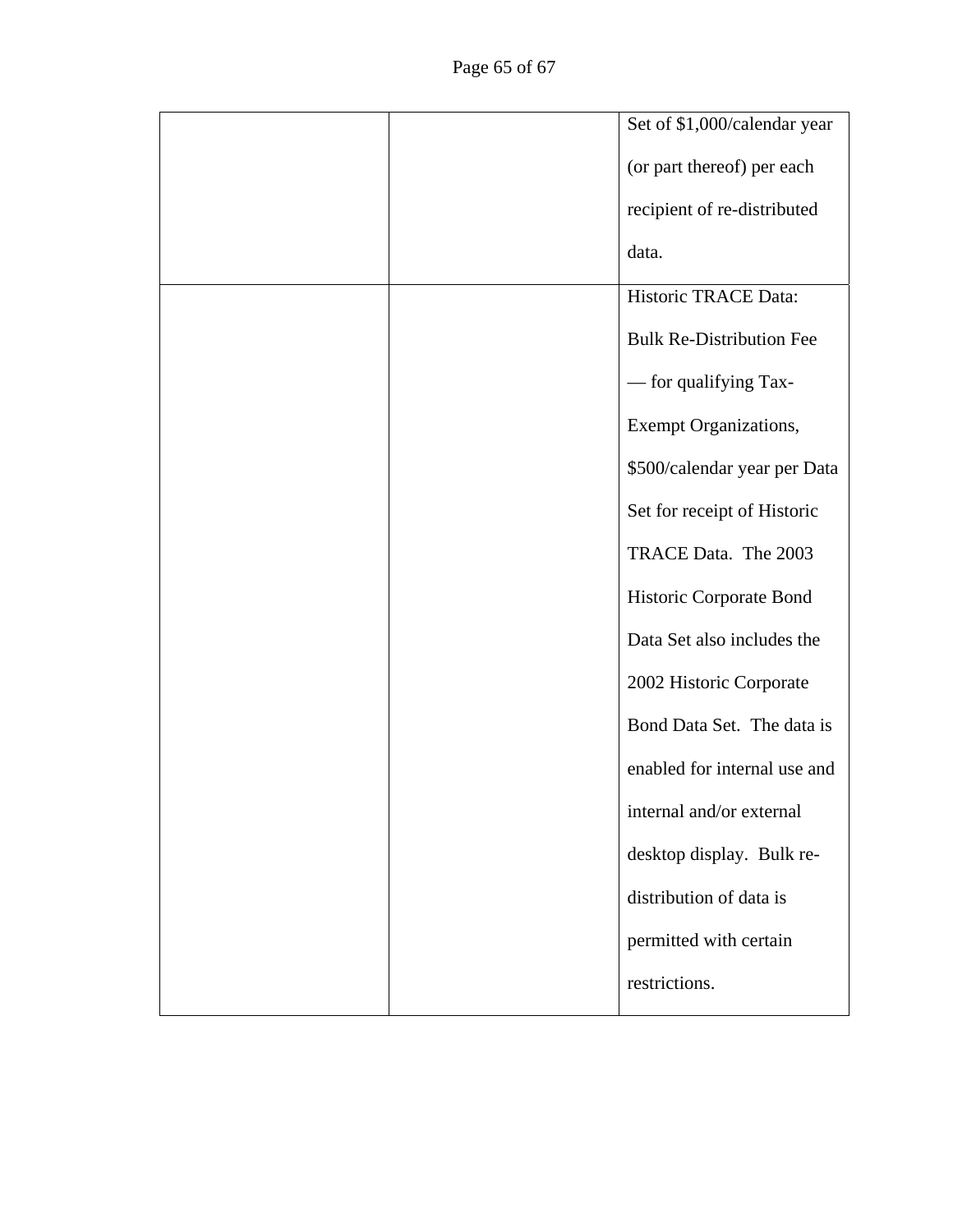#### **(a) System Related Fees**

A member may choose among the following options to report transactions in TRACE-Eligible Securities to FINRA pursuant to the Rule 6700 Series: [There are three methods by which a member may report corporate bond transactions in TRACE-Eligible Securities that are reportable to FINRA pursuant to the Rule 6700 Series. A member may choose among the following methods to report data to FINRA:] (1) a TRACE web browser; (2) a Computer-to-Computer Interface ("CTCI") or a Financial Information eXchange ("FIX") line (either a line [one] dedicated solely to TRACE or a multi-purpose line); or (3) a third-party reporting intermediary. Fees will be charged based on the reporting method[ology] selected by the member.

**(1)** No Change.

#### **(2) CTCI or FIX [Computer-to-Computer Interface] Access**

The charge to be paid by a member that elects to report TRACE data to FINRA via a CTCI or a FIX line shall be \$25 per month, per firm, regardless of whether the line is or is not dedicated exclusively for  $\text{TRACE.}^1$ 

**(3)** No Change.

#### **(b) Transaction Reporting Fees**

For each transaction in a TRACE-Eligible Security that is reportable to FINRA pursuant to the Rule 6700 Series, the following charges shall be assessed against each member responsible for reporting the transaction:

#### **(1) Trade Reporting Fee**

 (A) A member shall be charged a Trade Reporting Fee based upon a sliding scale ranging from \$0.475 to \$2.375 per transaction based on the